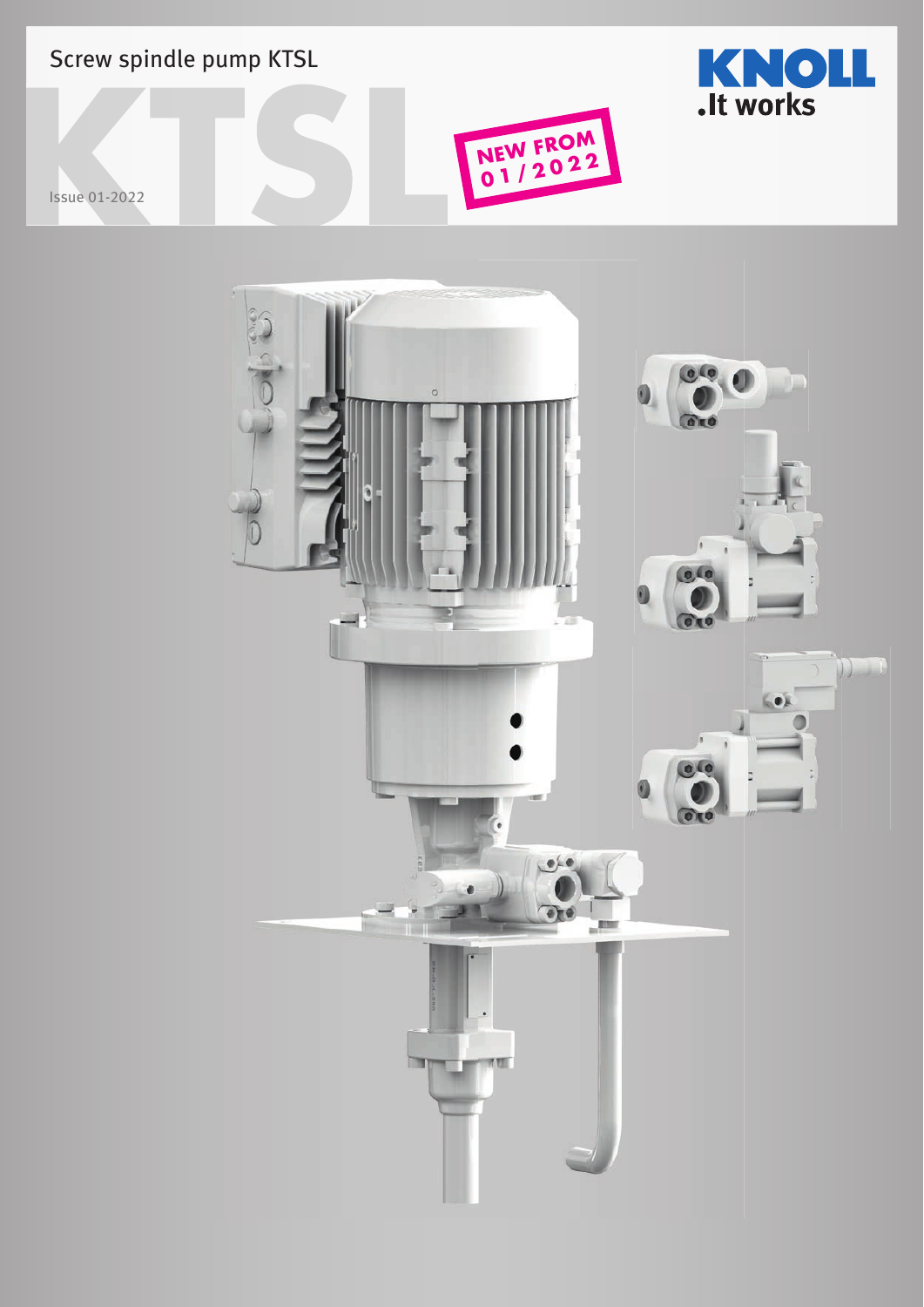

EXPOLL Screw spindle pump KTSL Screw spindle pump KTSL Screw spindle pump KTSL Screw spindle pump KTSL Screw spindle pump KTSL 3